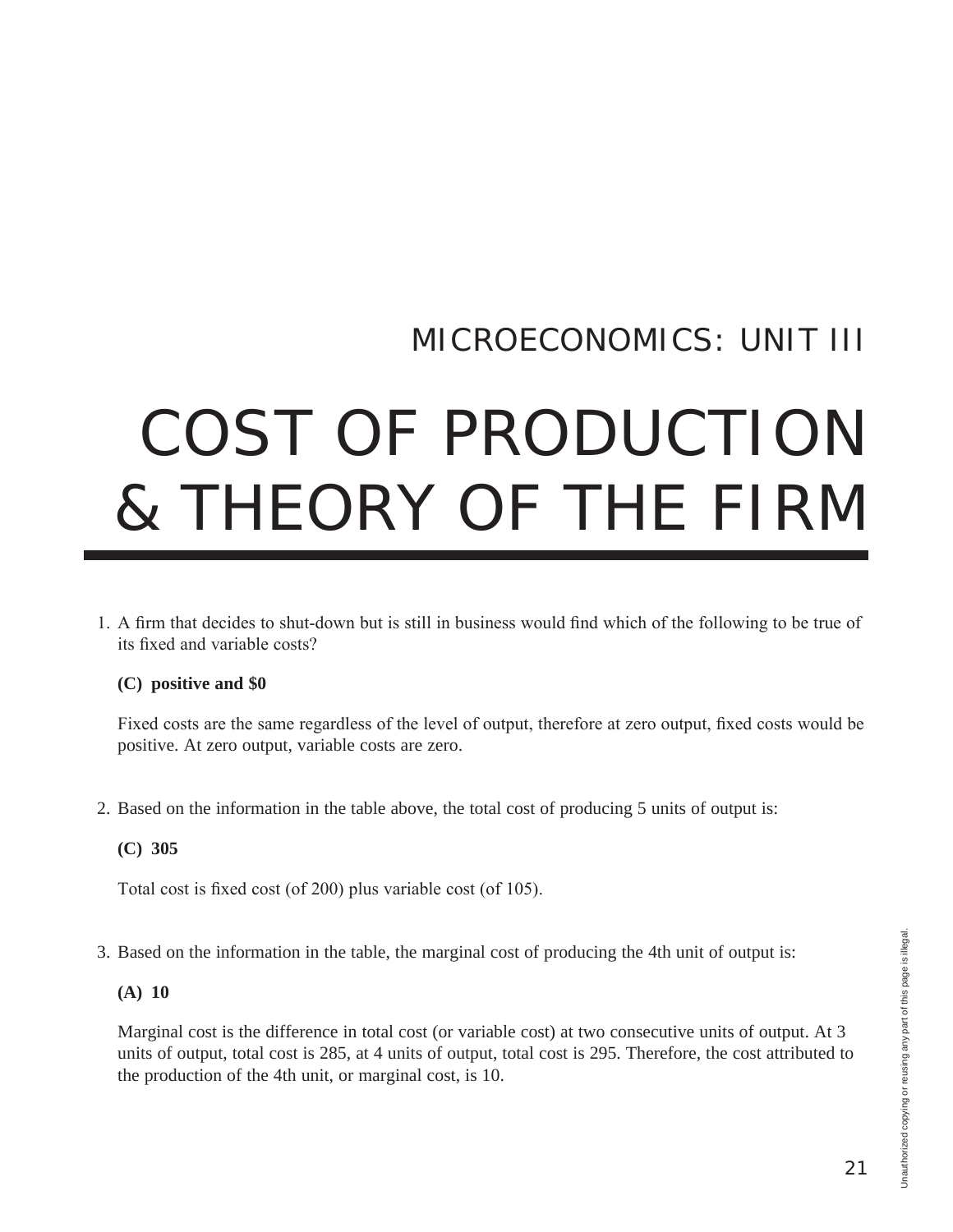4. Based on the information in the table, the price of the product this firm is selling is:

#### **(C) \$100**

Total revenue for three units of output is \$100. Total revenue divided by quantity is average revenue or price.  $$300 / 3 = $100$ .

5. Based on the information in the table, the average fixed cost of producing 5 units of output is:

#### **(D) 40**

Average fixed cost is total fixed cost divided by quantity. Total fixed cost is 200, divided by a quantity of 5, equals 40 for average fixed cost.

6. Based on the information in the table, the profit-maximizing level of output for this firm is:

#### **(B) 7**

The profit maximizing level of output is where marginal revenue equals marginal cost. At 7 units of output, marginal revenue is 100 and marginal cost is 80. At 8 units of output, marginal revenue is 100 and marginal cost is 200. A profit-maximizing firm will produce 7 units, but not the 8th unit.

7. Which set of cost curves in the figures below is correctly drawn?

# **(E) E**

Marginal cost must intersect average total cost and average variable cost at their minimum points. Average fixed cost declines throughout the range of output. Average total cost is comprised of average fixed cost and average variable cost added together.

8. The firm depicted in the graph below is

# **(B) a perfectly price discriminating monopoly.**

Only for a perfectly price discriminating monopoly are the downward sloping marginal revenue and the demand curves the same because the perfectly price discriminating monopolist charges each successive customer the price they are willing to pay, unlike a single price monopolist who lowers the price for not just that unit, but all previous units.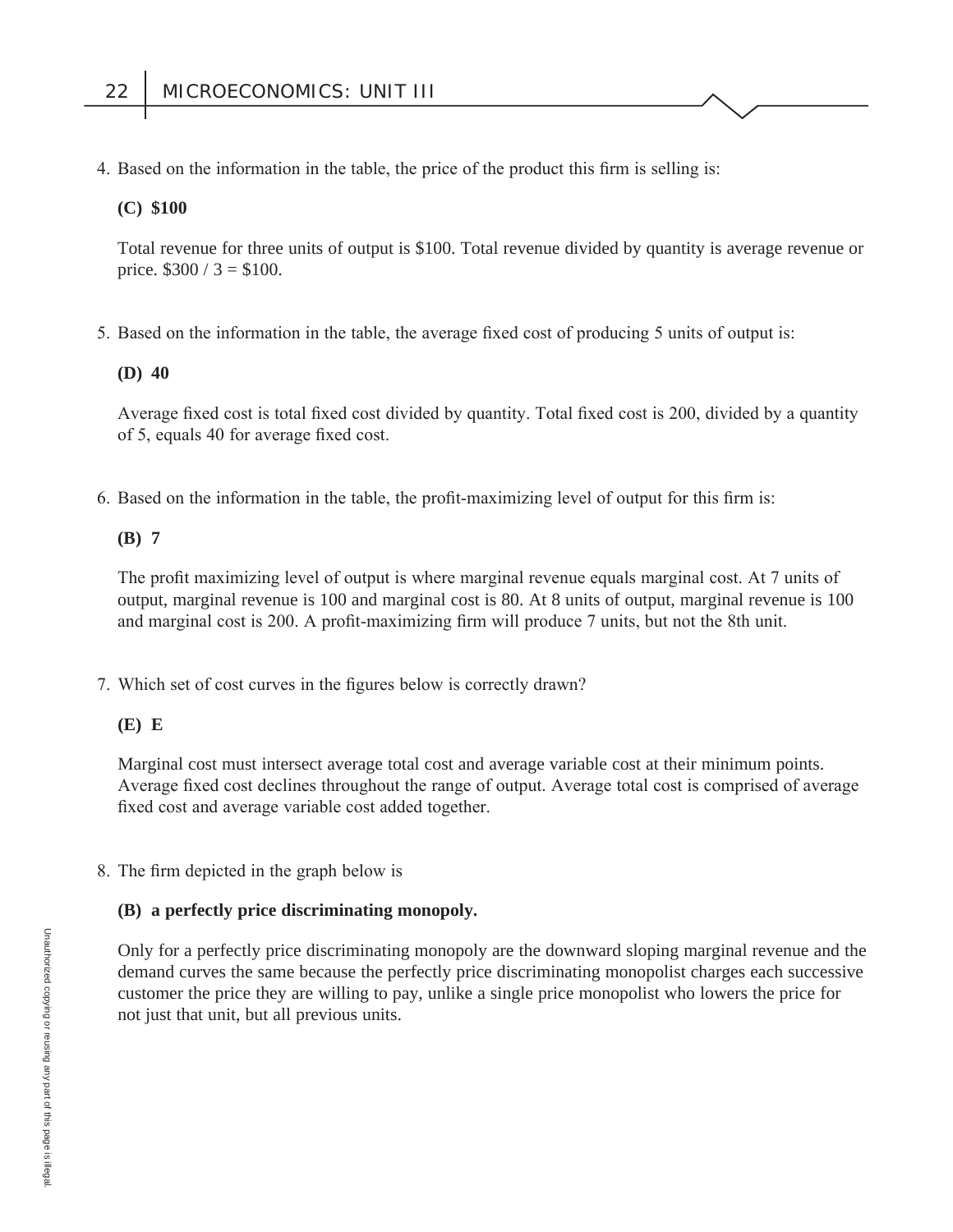9. Based on the information in the payoff matrix box depicted above, we can conclude that in the absence of collusion

# **(B) Charles and Anne will each charge a high price.**

The Nash equilibrium is for both Charles and Anne to charge a high price.

10. Based on the information in the payoff matrix box depicted above, we can conclude that

# **(D) Charles does not have a dominant strategy but Anne does.**

The best strategy for Charles is to price high if Anne prices high and to price low if Anne prices low. Charles does not have a dominant strategy, his best strategy is determined by what Anne does. Anne will price high regardless of what Charles does. Anne has a dominant strategy, she is better off to price high regardless of which pricing strategy Charles uses.

 11. If Charles and Anne can successfully collude and agree to a binding enforceable agreement, what would be Anne's profit?

# **(D) 25**

A low pricing strategy for both would result in the highest total profit for both parties.

12. The three basic forms of business organization are

# **(C) proprietorship, partnership, corporation.**

Monopoly is a market structure, not a form of business organization.

13. Firms in all market structures seek to

# **(D)** maximize profit.

Profit mazimization is the goal of all firms regardless of market structure.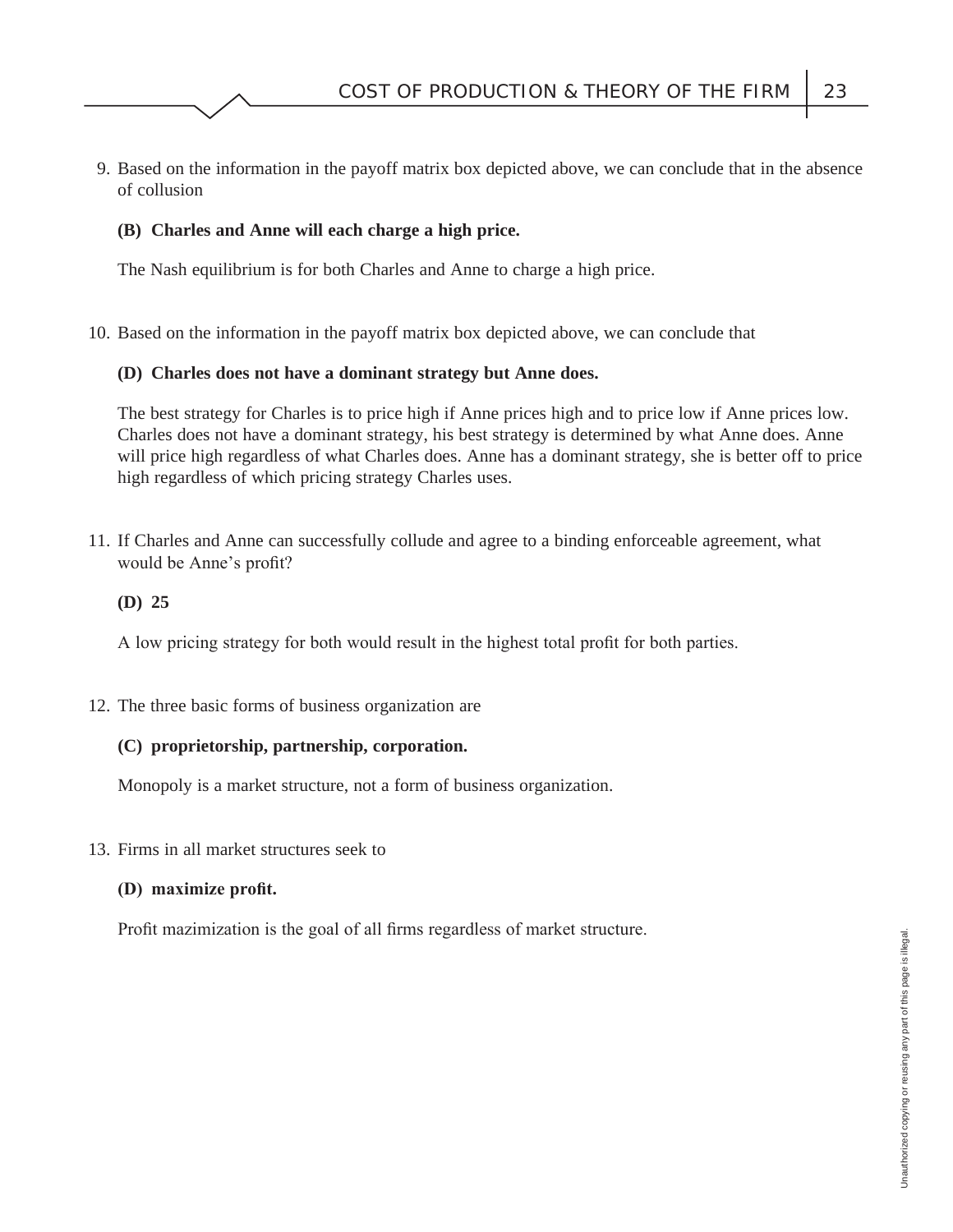14. If fixed costs for a firm operating under conditions of perfect competition increased, but not enough to lead the firm to shut down, how would that change in fixed cost affect output, profit, and price of the  $firm?$ 

### **(B) no change, decrease, no change**

If marginal cost and marginal revenue do not change, then the intersection of marginal cost and marginal revenue will not change. Without a change in marginal cost or marginal revenue, the output and price would not change. An increase in fixed cost will increase total cost and, therefore, lower profit. Perfectly competitive firms are price takers and cannot determine the price, so the price will not change.

15. Based on the graph below, this is a firm facing which combination of events?

# (A) Positive, firms entering the market in the long-run

The price is above average total cost which means the firm is making a profit. When firms in an industry are experiencing economic profits, new firms will enter the market attracted by those profits.

16. Marginal cost is calculated by

#### **(B) subtracting total cost at two consecutive units of output.**

Marginal cost is defined as the additional cost of producing one more unit. It can be calculated by subtracting the total cost (or variable cost) at two consecutive units of output.

17. Which of the following correctly ranks market structures from least to most competitive?

# **(A) monopoly, oligopoly, monopolistic competition, perfect competition**

Only choice A correctly ranks market structures from least to most competitive.

# 18. Which of the following is/are necessary for a firm to be able to engage in price discrimination?

# **(E) I, II, and III**

In order for a firm to be able to price discriminate, the firm must have monopoly power, they must be able to prevent resale, and they must be able to segregate or subdivide the market.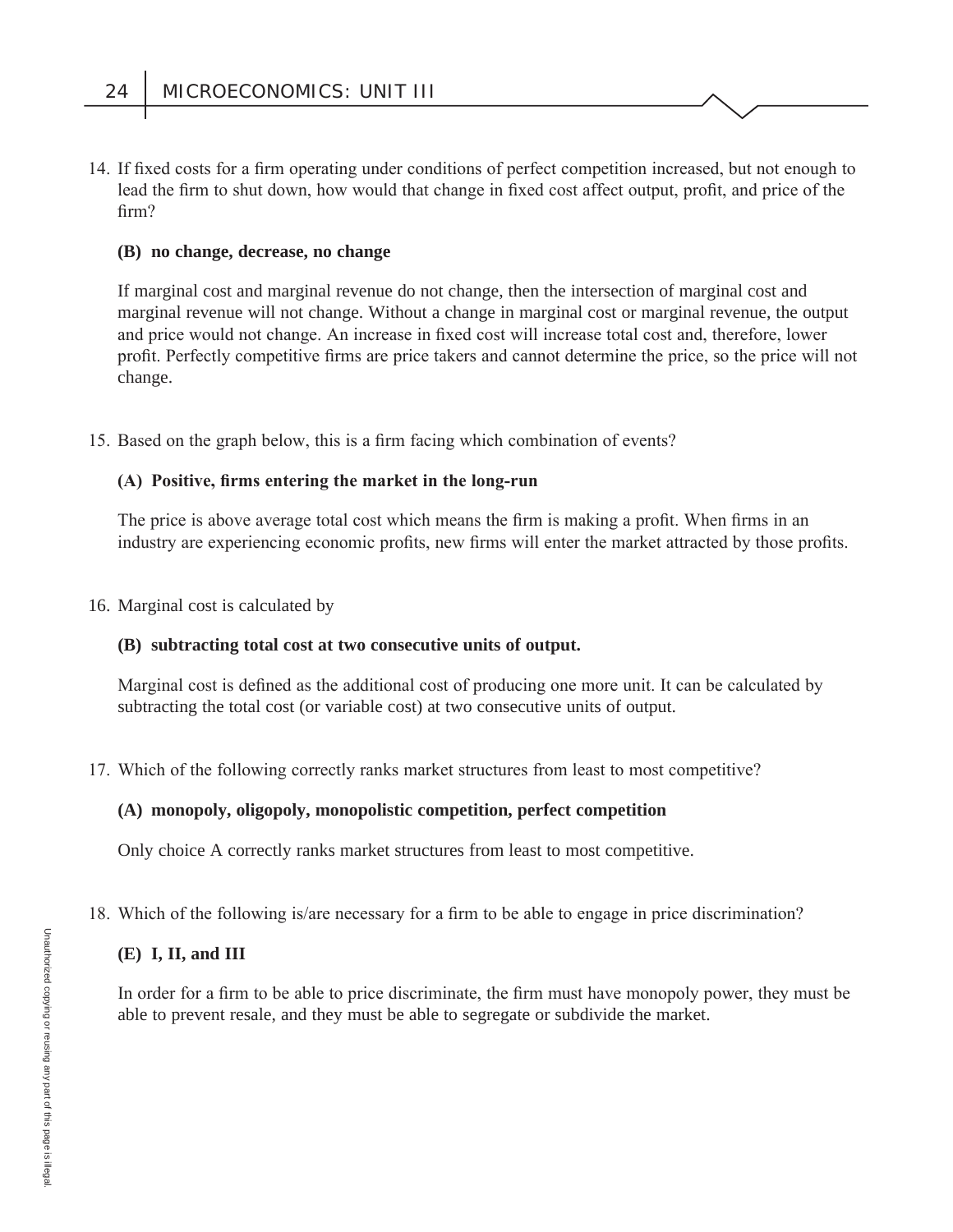19. Based on the graph in the figure below, the monopoly price, break-even price, and socially optimum price are (respectively):

# **(E) B, C, E**

The monopoly price is determined from  $MC = MR$  up to the demand curve, that is B. The break even price is where  $AR = ATC$ , which occurs at C. The socially optimal price is where  $MC = price$  (or  $AR$ ) which occurs at E.

 20. Which of the following is true for both a perfect competitor and a monopolistic competitor in long-run equilibrium?

# **(A)** Earns normal profits, Earns normal profits

Both perfectly competitive firms and monopolistically competitive firms break-even in the longrun. Only the perfectly competitive firm is efficient at that long-run position. The monopolistically competitive firm does not operate at minimum ATC, allocative, or productive efficient levels of output.

21. Based on the table below, which of the following is true?

# **(A) Karen has a dominant strategy but Lauren does not.**

It is best for Karen to pursue Plan A regardless of what Lauren does; therefore, Karen has a dominant strategy. Lauren would be better off with Plan A if Karen pursues Plan A, but Lauren would be better off with Plan B if Karen pursues Plan B. Therefore, Karen has a dominant strategy; she should pursue Plan A regardless of which plan Lauren pursues. Lauren does not have a dominant strategy. She would benefit from different plans depending on what Karen does.

22. What area in the figure above describes total revenue at the profit maximizing level of output?

# **(B) F, Z, 2, 0**

Total revenue is calculated by multiplying average revenue times quantity. At the profit maximizing level of output (which is found at  $MC = MR$ ) of 2, the price is derived by tracing that output up to the average revenue curve at point Z, then across to the price axis at point F. The total revenue is price multiplied by quantity, or  $F \times 2$ , which is described by the area F, Z, 2, 0.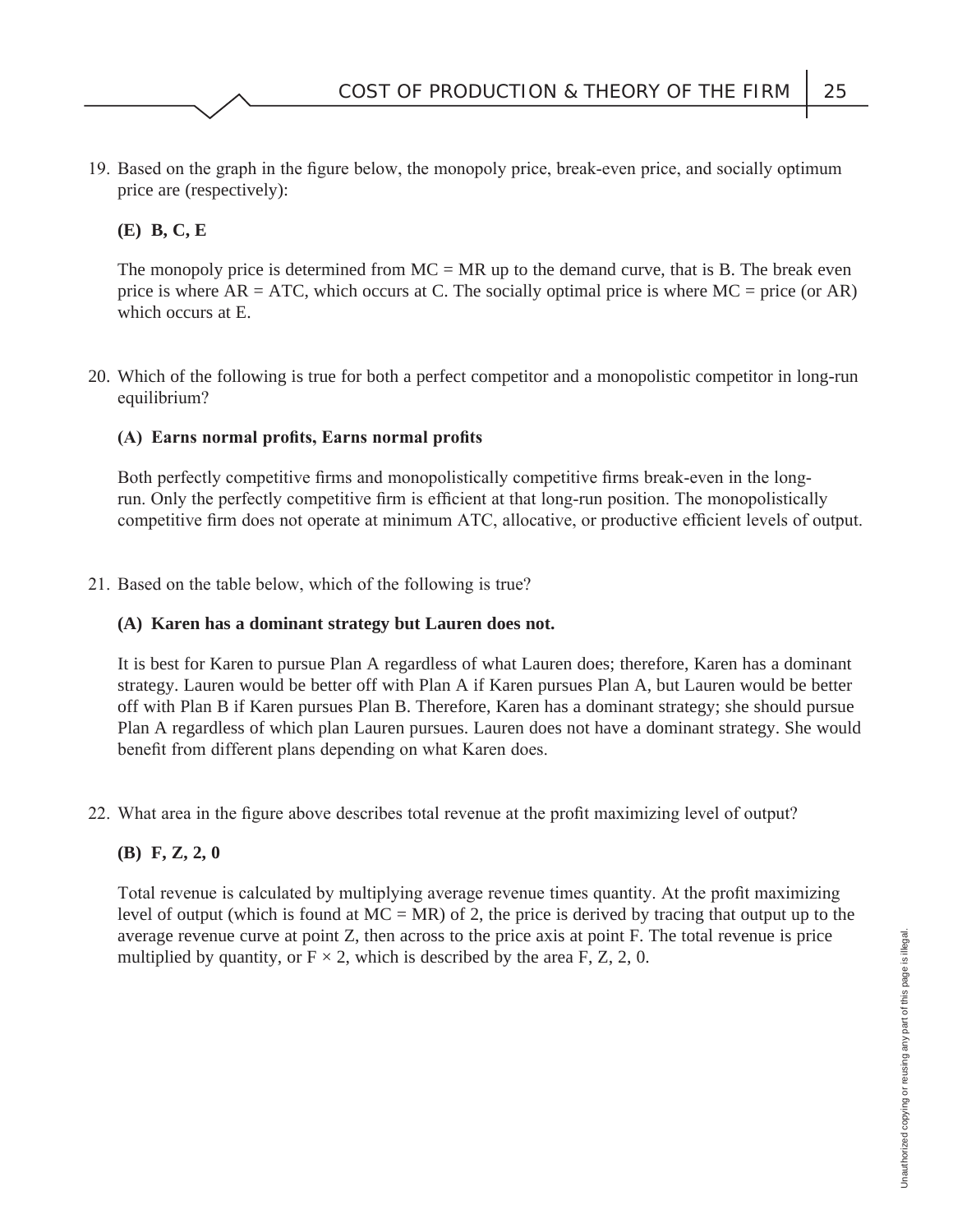23. What area in the figure above describes total cost at the profit maximizing level of output?

#### **(D) B, T, 2, 0**

Total cost is calculated by multiplying average total cost by quantity. At the profit maximizing level of output of 2, average total cost is obtained at point T by tracing that over to the cost axis at point B. B multiplied by 2 is described by the area B, T, 2, 0.

24. What area in the figure above represents profit or loss at the profit maximizing level of output?

# $(E)$  A profit of  $F, Z, T, B$

Profit (or loss) is determined by comparing total revenue and total cost. In this case total revenue is larger, so this results in a profit. Question 22 demonstrated how to arrive at total revenue, Question 23 described how to arrive at total cost. If total cost is subtracted from total revenue, the result is the area described by F, Z, T, B.

25. If the government imposes a lump-sum tax on the monopolist in the figure, what will be the effect on the profit maximizing level of output?

#### **(C) It will remain at 2.**

Imposing a lump-sum tax will change fixed cost, not marginal cost. Since marginal cost and marginal revenue do not change with a lump-sum tax, the profit maximizing level of output will not change.

26. In the figure above, at what level of output are average costs minimized?

#### **(D) J**

Average costs are minimized at the minimum point on the ATC curve. This can be found where the ATC curve intersects with the MC curve. In this case that occurs at a level of output of J.

#### 27. Based on the information in the figure above, total fixed cost is equal to

#### **(E) E, N, S, C**

Total fixed cost is calculated by multiplying average fixed cost times quantity of output. Average fixed cost is the difference between average total cost and average variable cost. In this case that amount is equal to the distance between N and S. Since we know the quantity is equal to the distance from 0 to K, the product of those two amounts is represented by the area E, N, S, C.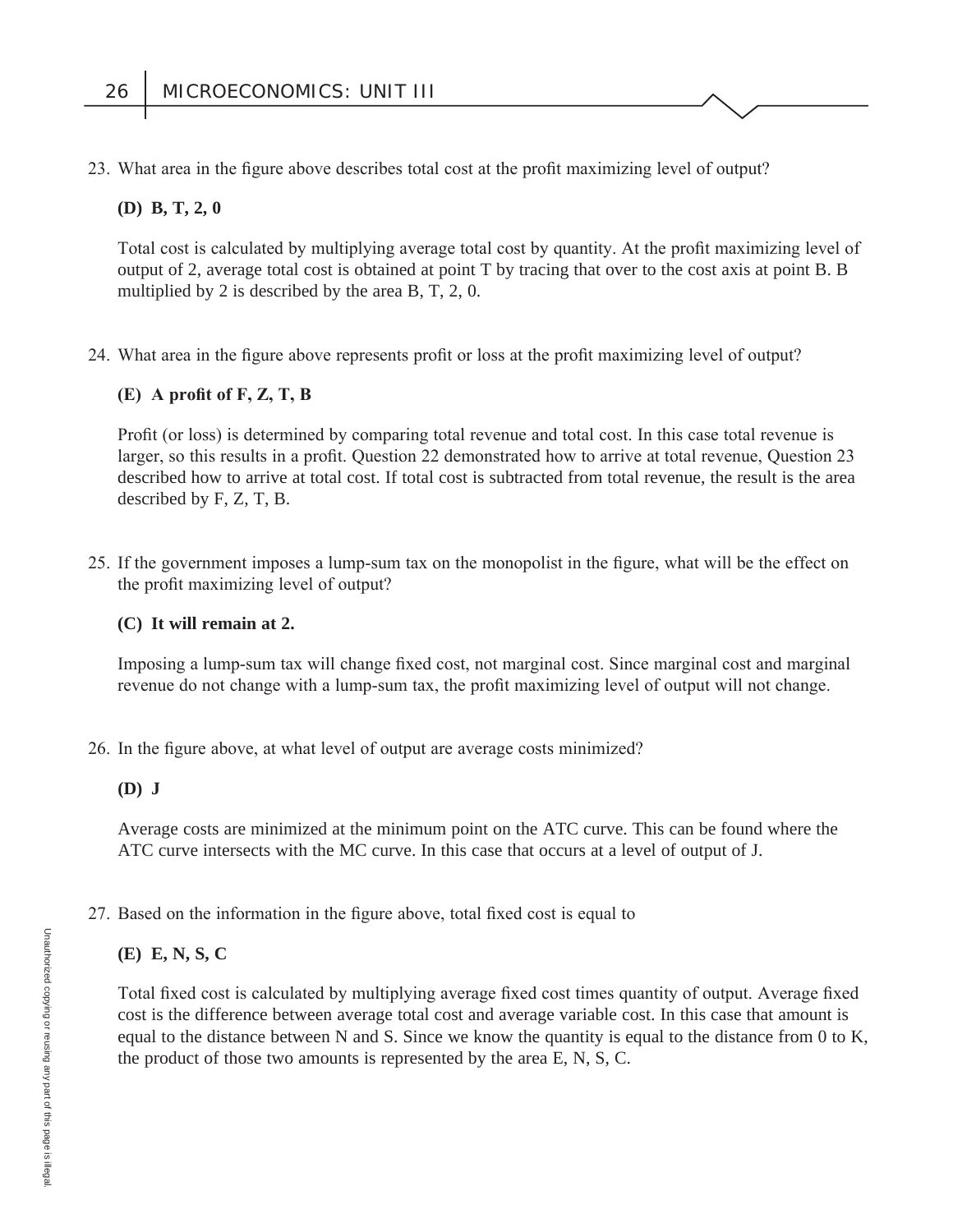28. Based on the information in the figure above, consumer surplus is represented by the area:

# **(B) D, E, C**

Consumer surplus is the area above the price and below the demand curve. In this case, the area D, E, C.

29. Based on the information in the figure above, the amount of profit is represented by the area:

# **(D) C, E, L, A**

Profit is total revenue minus total cost. Total revenue is price multiplied by quantity. In this case,  $C \times$ K, or the area C, E, K, 0. Total cost is AC multiplied by quantity. In this case  $A \times K$ , or the area A, L, K, 0. The difference between these two areas is C, E, L, A.

30. Based on the information in the figure above, the amount of deadweight loss due to monopoly is represented by the area:

# **(D) E, G, L**

Deadweight loss due to monopoly is the amount that does not accrue either to consumers (in the form of consumer surplus) or the producer in the form of profit as compared to the perfectly competitive solution. The perfectly competitive solution would be where  $MC = P$  (or demand); in this case, point G. This would result in a consumer surplus of D, G, A. The monopoly solution is point L where  $MC = MR$ . The new consumer surplus is D, E, C, and the profit to the monopolist is C, E, L, A. The sum of consumer surplus and monopoly profit is smaller than the competitive consumer surplus by an amount equal to E, G, L.

31. If the monopolist shown in the figure is able to perfectly price discriminate, the maximum profit output is:

# **(D) I**

A perfectly price discriminating monopolist would have a marginal revenue curve equal to the average revenue curve. The profit maximizing level of output would be where marginal revenue equals marginal cost, or point G. The level of output associated with point G is I.

32. If the monopolist shown in the figure is able to perfectly price discriminate, consumer surplus is:

# **(E) Zero**

A perfect price discriminating monopolist would charge each customer exactly what they are willing to pay, thus eliminating all consumer surplus.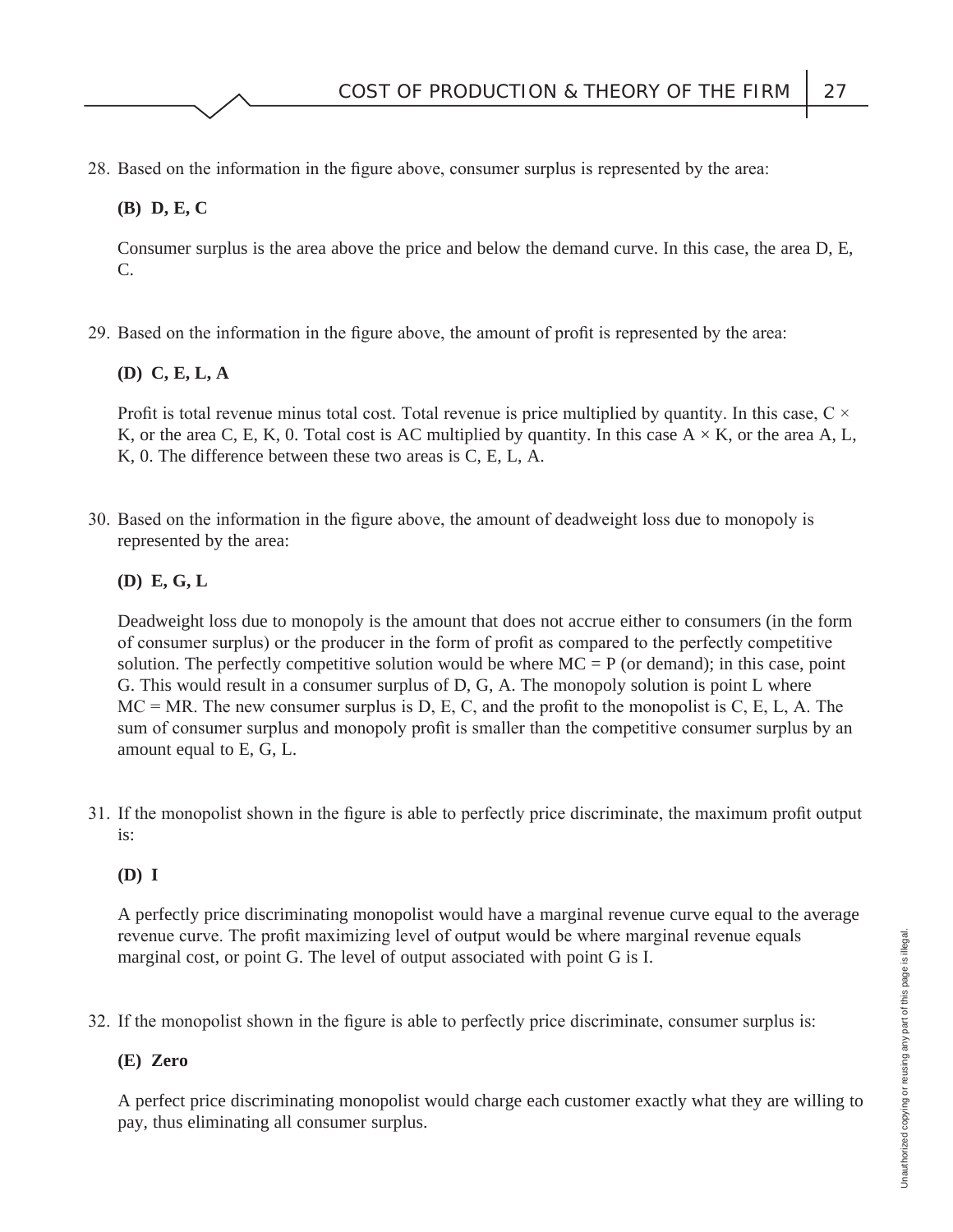33. Based on the information in the figure above, which of the following is correct?

#### (A) Graph A is for the market and graph B is for the firm.

Supply and demand determine the price in the market, graph A. Individual firms take the price from the market and determine their profit maximizing level of output based on costs, graph B.

34. Based on the information in the figure, which of the following is correct?

#### **(C) Firms will exit the market and drive the price up.**

Graph B shows firms making economic loses. This will result in some existing firms exiting the market, driven off by those economic losses. As existing firms exit the market, the supply will decrease, driving the price up.

35. Which of the following is true if a monopolist is operating in the elastic portion of the demand curve?

#### **(A) Marginal revenue is positive.**

If demand is elastic, lowering the price will increase total revenue. An increase in total revenue means that marginal revenue is positive.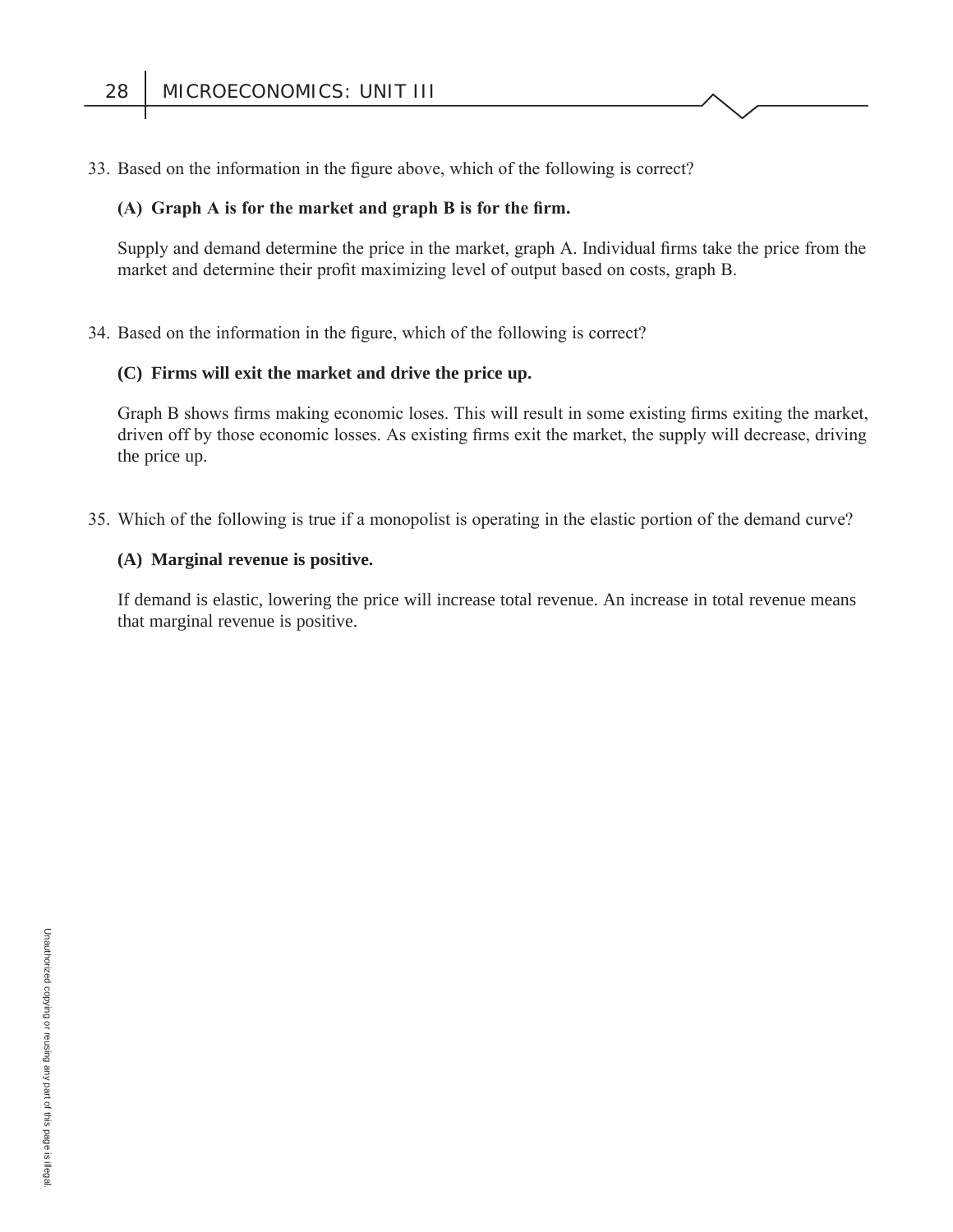# RUBRICS

1. Create side-by-side graphs for a perfectly competitive firm earning short-run economic profits.



(a) Is the short-run economic profit sustainable in the long-run? Explain. No. New firms will enter the market and drive the price down so that firms are earning normal profits. Economic profit will become zero.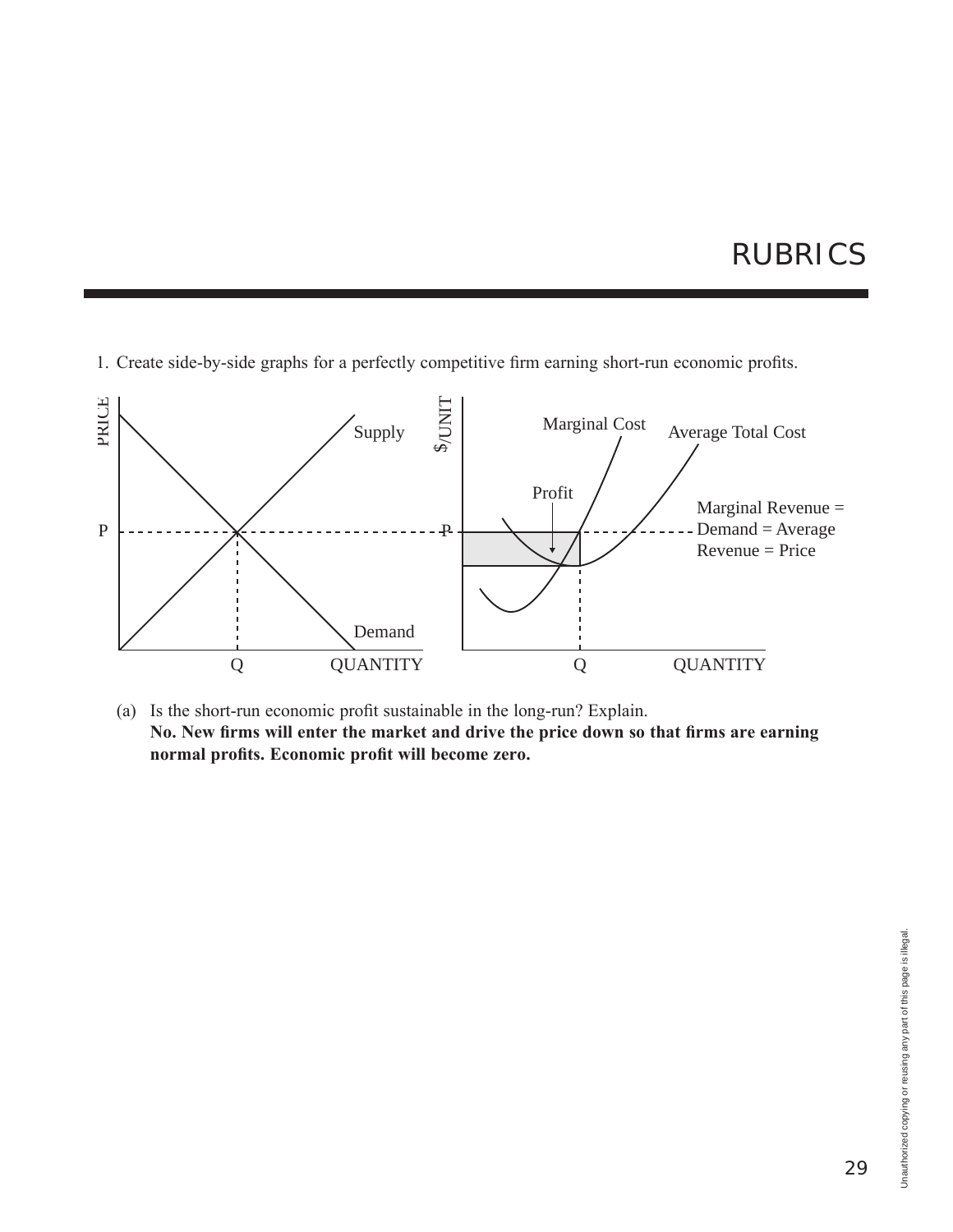(b) Redraw the graph drew to demonstrate the long-run equilibrium position for the firm and the market.



(c) Identify the allocatively efficient level of output on the graph you drew for part (b). Output level Q<sub>e</sub> is the allocatively efficient level of output. The allocatively efficient level of **output is the output at which marginal cost equals demand.**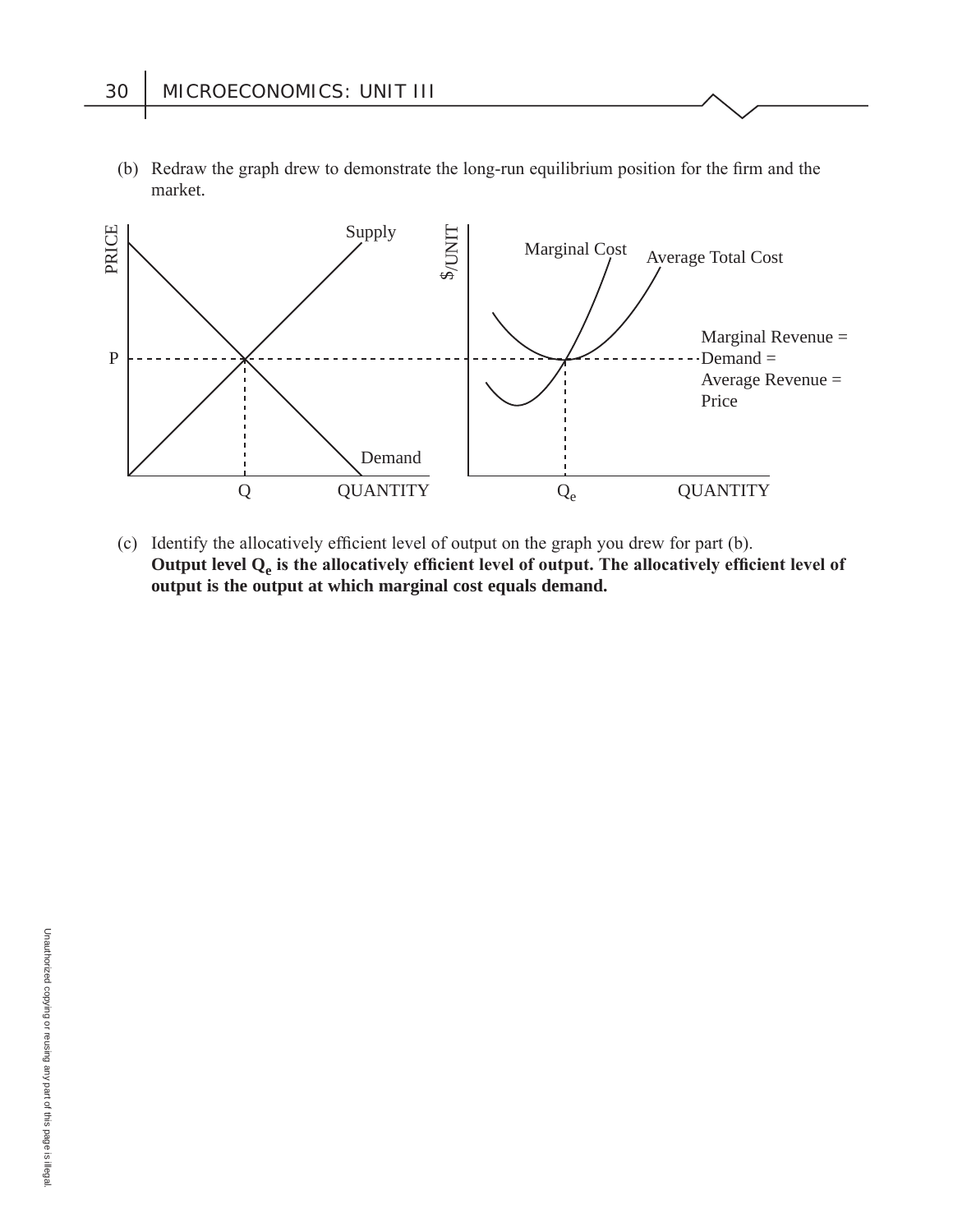

- (a) On the graph above, correctly identify curves 1, 2, 3, and 4. **Curve 1 is the marginal cost curve, curve 2 is average total cost, curve 3 is average variable**  cost, and curve 4 is average fixed cost.
- (b) Identify the market structure in which this firm is operating. **It is not possible to determine the market structure from only cost information. Revenue information would be necessary to help identify the market structure.**
- (c) If this firm is operating in a perfectly competitive market, identify a price that could exist only in short-run equilibrium.

**Any price above the price associated with point 6 could exist in the short-run as this would**  maximize profits (minimize losses). If price falls below minimum average variable cost, the firm will minimize losses in the short-run by shutting down.

(d) If this firm is operating in a perfectly competitive market, identify a price that could exist only in long-run equilibrium.

**The only price that could exist in the long-run is the price associated with point 5 as this is**  the break-even or normal-profit price.